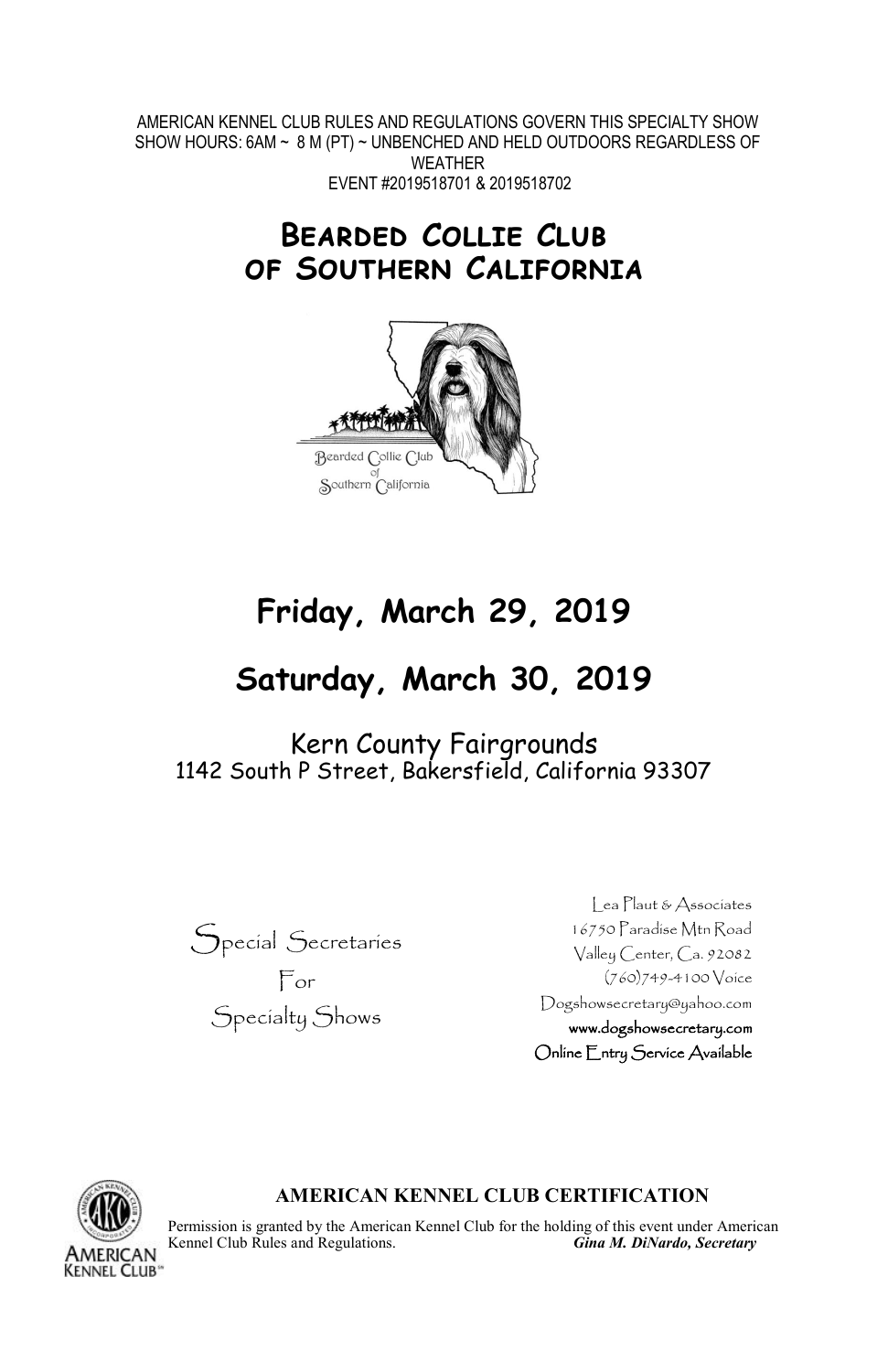## **Bearded Collie Club of Southern California**

#### **Officers**

 President ……….Susann Brody Vice President………………………….Sandy Dubin Treasurer…………. Mary Parker Secretary…………………………..... Louise Rishoff LRishoff@roadrunner.com

Board of Directors

Pam Schuman ~ Tammy Gerenser

#### **Show Committee**

Show Chairpersons…………………..……...Kirsten Andreassend & Margie Haarsager

#### **1-661-342-0421**

6562 Rollin Brown Ct., Bakersfield, CA 93313

If no answer, leave message. E-mail: [sebringbeardies@bak.rr.com](mailto:sebringbeardies@bak.rr.com)

#### **Committees**

*And all Officers and Directors of BCCSC*

### **Veterinarian On Call & After Hours Emergencies**

Animal Emergency and Urgent Care, 4300 Easton Drive, Suite #1, Bakersfield, CA 93309 (661) 322-6019

Exhibitors should follow their veterinarians' recommendation to assure their dogs are free of internal and external parasites, any communicable diseases, and have appropriate vaccinations.

#### **Photographer**

**Vicki Holloway. . . . . . . . . . . . . . . . . . . . . . . . . . . . . . . . . . . . . . . . . . . . . (951) 682-3164** *[hollowayphoto@mac.com](mailto:hollowayphoto@mac.com) [hollowayphoto.com](http://www.hollowayphoto.com)*

*Only This Photographer May Enter The Ring To Take Photographs*

#### **Judges**

**FRIDAY SPECIALTY** All Regular & Non-Regular Conformation Classes Mrs. Linda Buckley, 111 Carlile Street, Evatt, ACT, Aus 2617 SATURDAY SPECIALTY All Regular & Non-Regular Conformation Classes Ms. Jessica Buckley, 9 Edwards Street, Higgins, ACT Aus 2615 **Sweepstakes** Rebecca Copus-Guthrie, 321 Renart Place, Victoria BC V9B3L6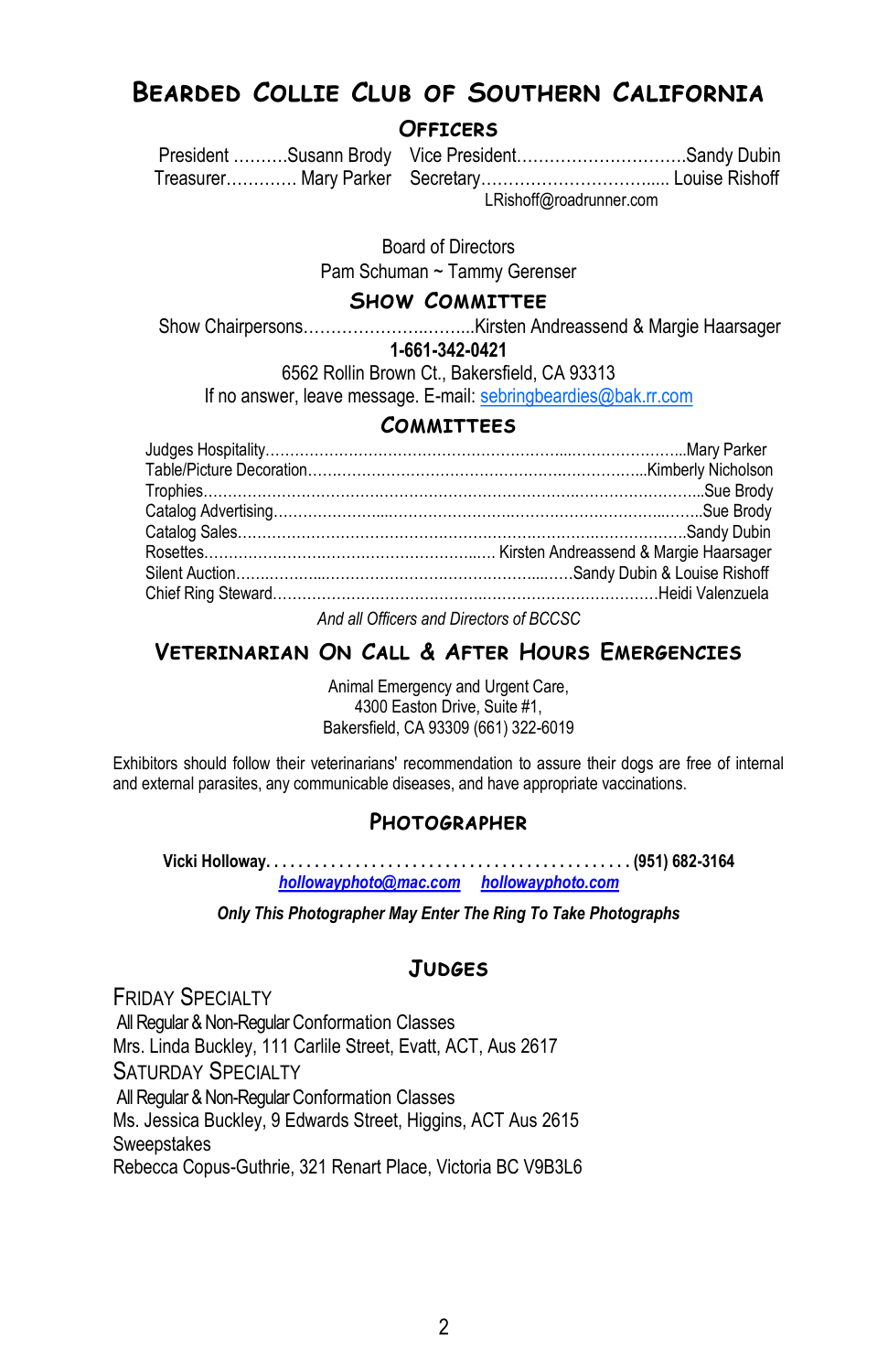Judging Program Friday March 29, 2019 Ring # 5 10:00 AM Judge: Mrs. Linda Buckley 2 12-18 Months Dogs 2 Bred By Exhibitor Dogs<br>5 Open Dogs 5 Open Dogs Winners Dog 1 Puppy 6-9 Month Bitch 1 Puppy 9-12 Month Bitch 1 12-18 Month Bitch 1 Bred By Exhibitor Bitch 2 Open Bitches Winners Bitch 1 Veteran Dogs 7 Years & Under 10 2 Veteran Bitches 7 Years & Under 10 Best Of Breed 6 Dogs  $\sim \sim$  2 Bitches 1 Brood Bitch ~~~~~~~~~~~~~~~~~~~~~~~~~~~~~~~~ Saturday March 30, 2019 Ring  $# 5$  9:15 AM Puppy & Veteran Sweepstakes Judge: Ms. Rebecca Copus-Guthrie Ring Steward: Heidi Valenzuela 2 12-15 Month Dogs 2 15-20 Month Dogs 2 9-12 Puppy Bitches 1 12-15 Month Bitch Best in Sweepstakes 1 Veteran Dog 7 Years & Under 10 years 2 Veteran Bitches 7 Years & Under 10 years Best in Veteran Sweepstakes Ring # 5 10:00 AM **Specialty** Judge: Ms. Jessica Buckley Ring Steward: Ms. Heidi Valenzuela 2 12-18 Months Dogs 2 Bred By Exhibitor Dogs<br>5 Open Dogs 5 Open Dogs Winners Dog 2 Puppy 9-12 Month Bitches 1 12-18 Month Bitch 1 Bred By Exhibitor Bitch 2 Open Bitches Winners Bitch 1 Veteran Dogs 7 Years & Under 10 2 Veteran Bitches 7 Years & Under 10 Best Of Breed  $\overline{7}$  Dogs  $\sim$  2 Bitches 1 Brood Bitch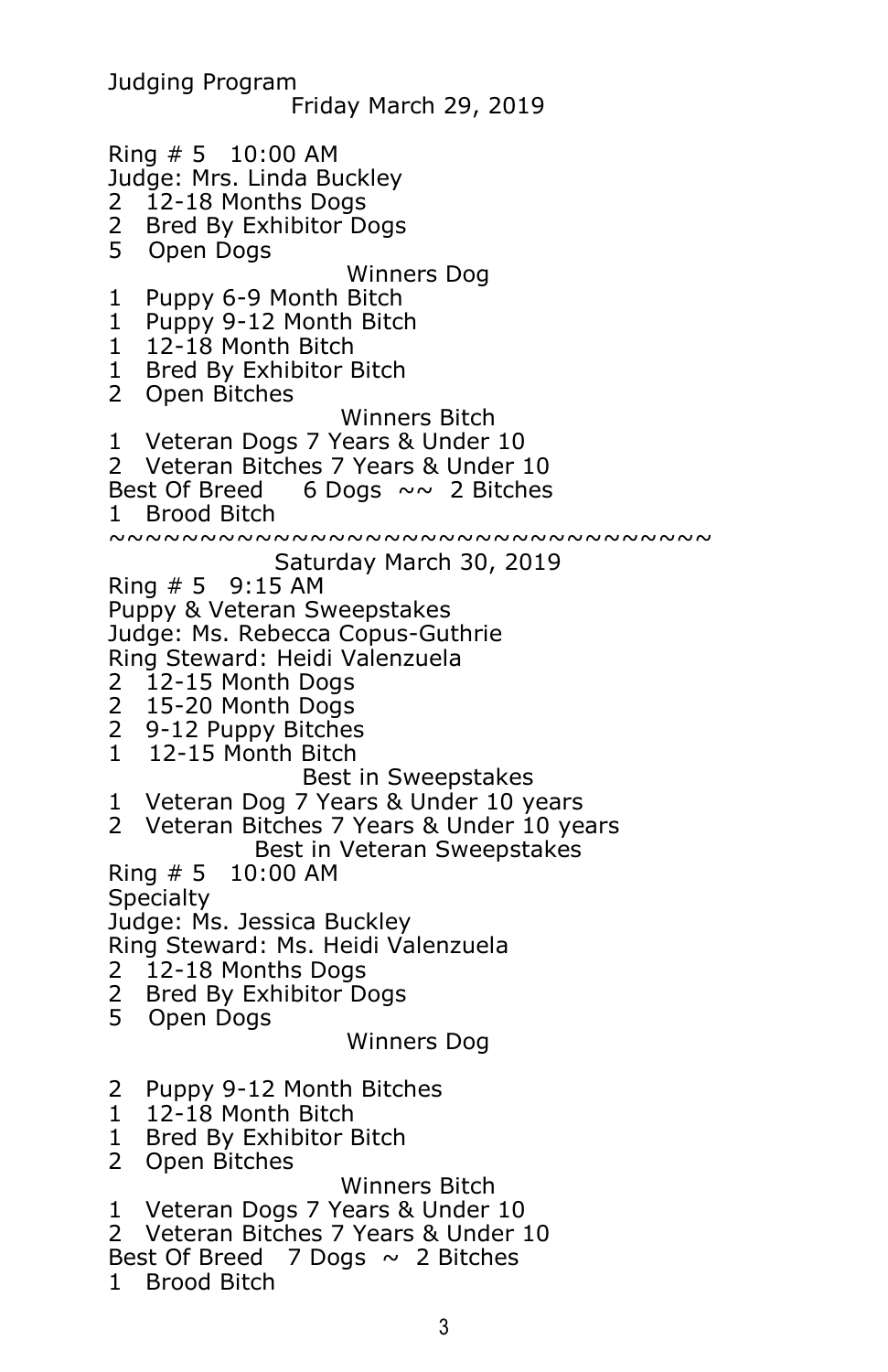## **SWEEPSTAKES ~ PUPPY & VETERAN**

**PUPPY SWEEPSTAKES ELIGIBILITY:** The Sweepstakes is open to all Bearded Collies, who, on the day of the show, will be at least 6 months and under 20 months of age. Judging will be held before the Regular Classes. All dogs entered in Sweepstakes MUST BE entered in a Regular Class or for Best of Breed at this show. Entry fee is \$20.00 in addition to the Regular Entry Fee. Entry in the Sweepstakes must be made at the same time and on the same entry form as for the Regular Classes. Write SWEEPSTAKES in the "Additional Class" space and state the AGE DIVISION.

**CLASSIFICATION ~ PUPPY SWEEPSTAKES CLASSES**

The following age division classes are offered for both Dogs and Bitches: *6 months and under 9 months ~ 9 months and under 12 months; 12 months and under 15 months ~ 15 months and under 20 months*

**VETERAN SWEEPSTAKES ELIGIBILITY:** The Veteran Sweepstakes is open to all Bearded Collies, who, on the day of the show, will be at least 7 years of age or older. Entry fee is \$20.00. Write VETERAN SWEEPSTAKES in the "Additional Class" space and state the AGE DIVISION.

#### **CLASSIFICATION ~ VETERAN SWEEPSTAKES CLASSES**

The following age division classes are offered for both Dogs and Bitches: *7 years and under 10 years ~ 10 years and under 12 years 12 years and under 14 years ~ 14 years and older*

**SWEEPSTAKES PRIZE MONEY:** Division of Money: 35% of the total entry fee will be retained by the BCCSC to defray expenses. The remaining 65% will be distributed as follows: 15% to Best Veteran in Sweepstakes, 10% to Best Opposite Sex to the Best Veteran, 15% to Best Puppy, 10% to Best of Opposite Sex to the Best in Puppy, and the remainder shall be divided equally between the class winners.

*All prize money is paid in the ring to the person handling the dog. Undistributed prize money due to absentees is retained by the Club.*

## **Sweepstakes**

## **Sat's Judge: Ms. Rebecca Copus-Guthrie**

#### **12-15 Months Dogs.**

Third

( 3) Sebring Set Fire To The Rain. Dog. Owner: Kitty Hale & Kirsten Andreassend.

**Second** 

( 5) Sebring Firelight. Dog. Owner: Christine Killory & Kirsten Andre assend..

First<br>(7) Sebring I'm Your Soul Man. Dog. Owner: Kirsten Andreassend & Margie Haarsager..

#### **15-20 Dogs**

First<br>(15)

Beardedfriends Honey Bear. Dog. Owner: Mary Parker & Chris Parker..

Second

( 17) Chantilly's All You Need Is Love. Dog. Owner: Laura Dayton & Kathleen Pavlich..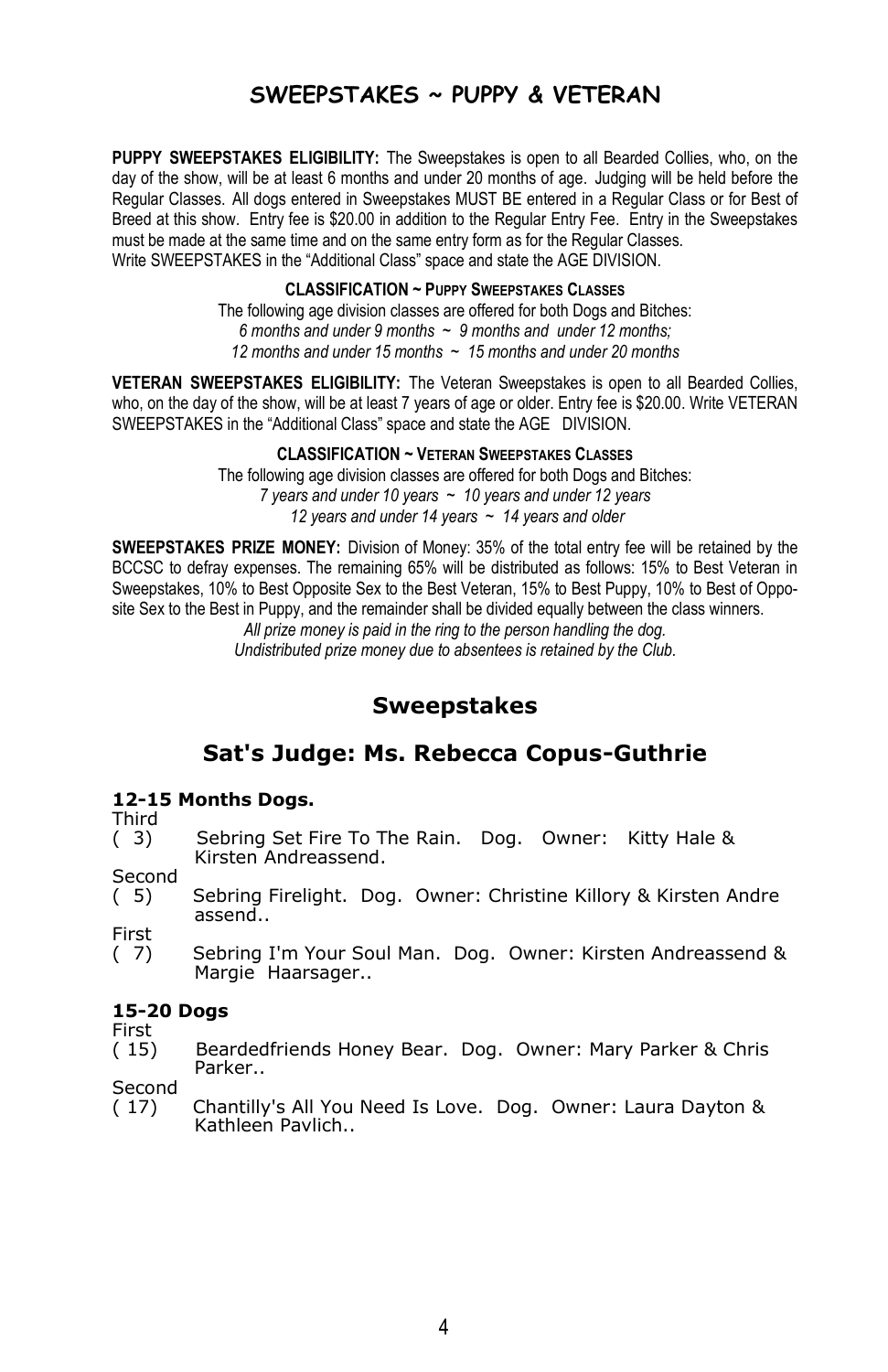#### **Puppy, 9-12 Months Bitches.**

First<br>(24)

Dreamchaser Elegant Emerald. Bitch. Owner: Susann Brody & Sarah Brody..

Second

( 26) Sebring Breeze. Bitch. Owner: Joyce Emerson. Kitsten Andreas send..

#### **15-20 Bitches**

First<br>( 28) Heartstone Our Christmas Blessing. Bitch. Owner: Suzanne W. Easley Buck & Bill Buck..

**Best In Sweepstakes** 7

**Best -Opposite In Sweepstakes \_\_24\_\_\_\_\_\_**

~~~~~~~~~~~~~~~~~~~~~~~~~~~~~~~~~~

## **Veteran Sweepstakes**

#### **Veterans, 7 Years & Under 10 Years Dog**

First<br>( 35) GCHG. CH. Dreamchaser Follow Your Dreams. Dog. Owner: Carol Desmond & Jim Desmond, D. Quadland T T. Dixon..

#### **Veterans, 7 Years & Under 10 Years Bitches.**

Third<br>(36) GCH. CH. Aellen Be Dazzled, HSAS, CGC, THD, RATN. Bitch. Owner: Suzanne W. Easley Buck & Bill Buck..

First

( 38) GCHS. CH. Larkangen's American Trendy Girl, CGC, CA,CGCU,TKN. Bitch. Owner: Patricia L. Rusko.

Second<br>(54)

CH. Britannia Sebring Nip Nip Hooray. Bitch. Owner: Mary Parker & Chris Parker..

**Best In Veteran Sweepstakes\_\_\_\_38\_\_\_\_\_\_**

**Best Of Opposite To Best In Veteran Sweepstakes \_\_\_35\_\_\_\_\_**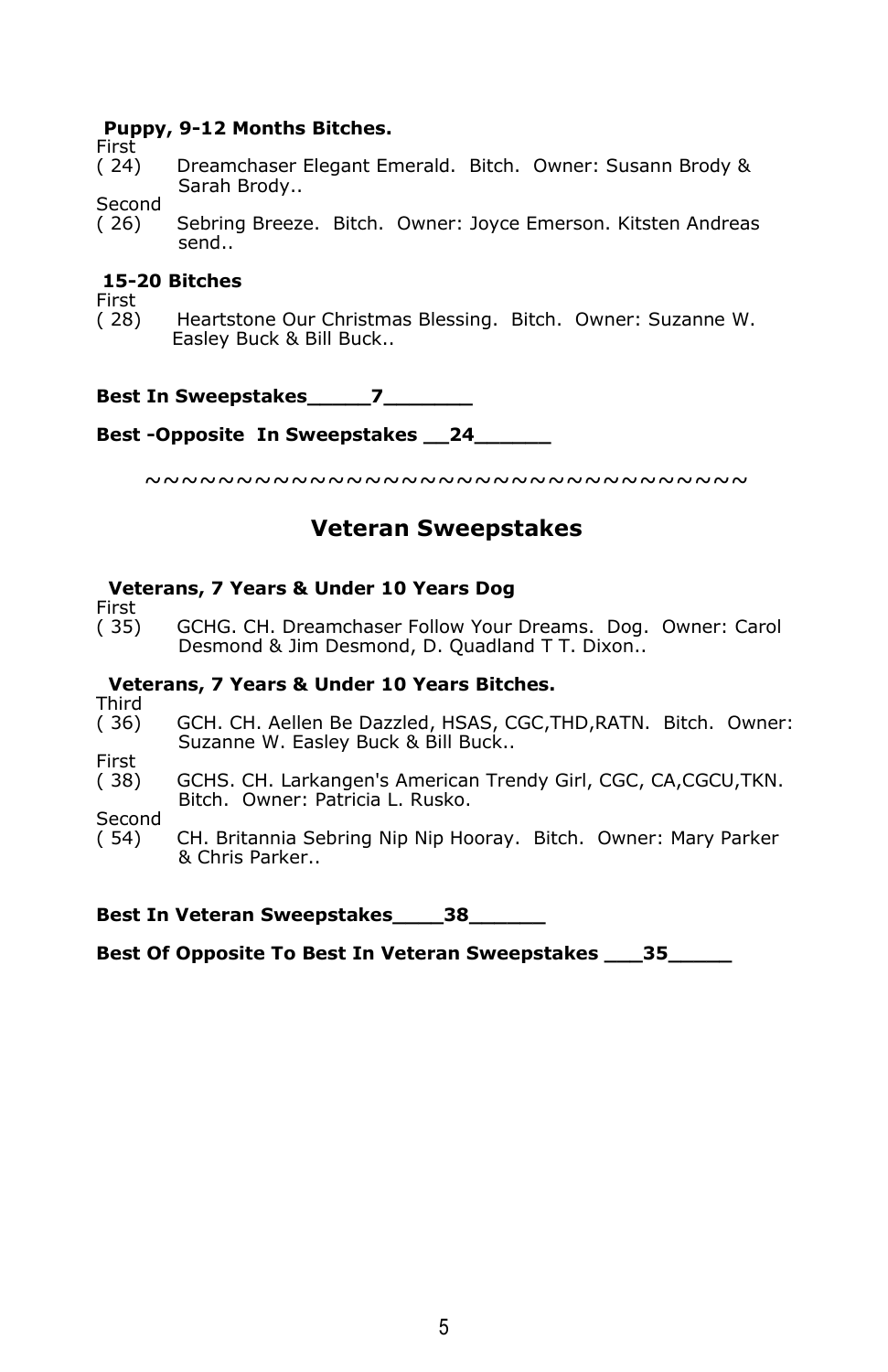#### **~~~SPECIALTIES~~~**

## **Fri's Judge: Mrs. Linda Buckley**

## **Sat's Judge: Ms. Jessica Buckley**

#### **12-18 Months Dogs.**

- 3 Fri. 3\_\_\_\_\_\_ Sat. \_\_3\_\_\_\_\_ SEBRING SET FIRE TO THE RAIN. DN53329502. 02/03/2018. Breed er: Elizabeth Thompson, Kirsten Andreassend & Michelle Ritter. By: CH. First Prize Bears Haagen Fashion - CH. Sebring High Fashion. Dog. Owner: Kitty Hale & Kristen Andreassend.
- 5 Fri: 2\_\_\_\_\_\_ Sat: \_\_\_1\_\_\_\_ SEBRING FIRELIGHT. DN53329504. 02/03/2018. Breeder: Kirsten Andreassend/Sebring Bearded Collies. By: CH. First Prize Bears Haagen Fashion - CH. Sebring High Fashion. Dog. Owner: Christine Killory & Kirsten Andreassend.
- 7 Fri: 1\_\_\_\_\_\_ Sat: \_\_\_2\_\_\_\_ SEBRING I'M YOUR SOUL MAN. DN52956301. 01/28/2018. Breeder: Kirsten Andreassend & Margie Haarsager. By: Sebring Rollin In The Dough - Sebring's Reflections. Dog. Owner: Kirsten Andreassend & Margie Haarsager.

#### **Bred By Exhibitor Dogs.**

- 9 Fri: 1\_\_\_\_\_\_\_ Sat: \_\_\_1\_\_\_\_ SEBRING SPARE NO EXPENSES. DN43126801. 02/11/2015. Breeder: Kirsten Andreassend, Michele Ritter & Margie Haarsager. By: Bendale Special Times - GCH. CH. Britannia Knock Your Spots Off BN RE. Dog. Owner: Kimberly Nicholson & Kirsten Andreassend.
- 11 Fri: 2\_\_\_\_ Sat: 2\_\_\_ HARVEST SPECIAL TREAT. DN50649201. 07/11/2017. Breeder: Brenda M. Cox & Michele Ritter. By: GCH. CH. Britannia For Pete's Sake - CH. Britannia Peach Parfait. Dog. Owner: Brenda M. Cox.

#### **Open Dogs.**

- 15 Fri: 4\_\_\_\_ Sat: 3\_\_\_\_ BEARDEDFRIENDS HONEY BEAR. DN5428901. 10/19/2017. Breeder: Kirsten Bunschoten. By: Never Forget Me Age Quod Agis - Beardiefriends Honey Honey. Dog. Owner: Mary Parker & Chris Parker.
- 17 Fri: \_\_\_\_3\_\_\_\_\_ Sat: \_\_\_\_2\_\_\_\_\_ CHANTILLY'S ALL YOU NEED IS LOVE. DN50838803. 08/18/2017. Breeder: Kathleen M. Pavlich. By: CH. Firstprizebears Natural Blue - CH. Chantilly's Bogel The Mind Of TXC. Dog. Owner: Laura Dayton & Kathleen Pavlich. Agent: Theresa Royer.
- 19 Fri: \_\_\_\_1\_\_\_\_\_\_ Sat: \_\_\_1\_\_\_\_\_\_ SPINDRIFT LOVE'S SPINNER OF JOY. DN46303104. 06/09/2016. Breeder: Pamela Harris & Mark Harris. By: CH. Britannia Beam Me Up Spotty RN - Spindrift's Love Comes Softly Rn. Dog. Owner: Camela G. Lacayo & Pam Harris. Agent: Martin Cabral.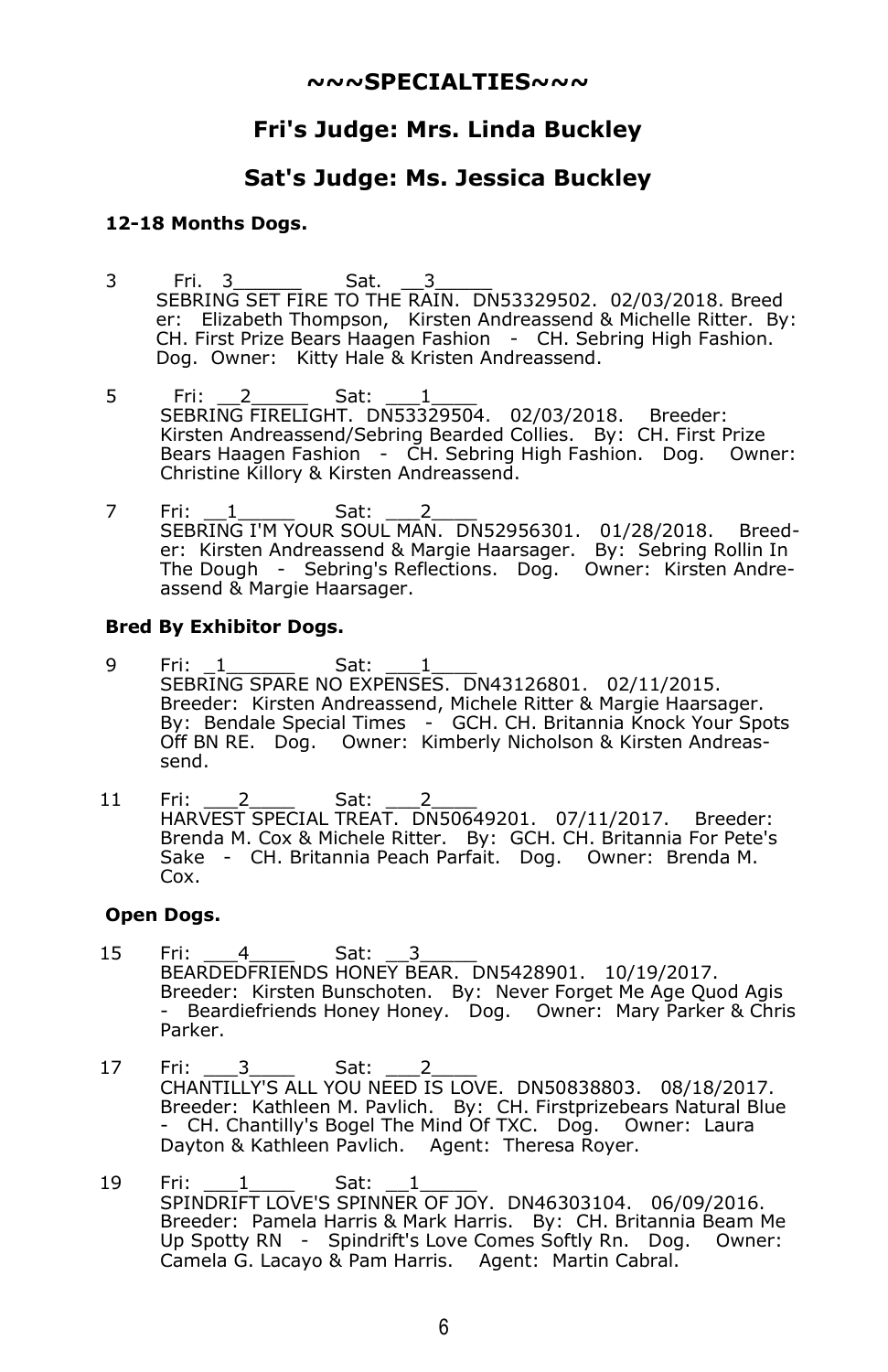- 21 Fri: \_\_ab\_\_\_\_\_\_\_ Sat: \_\_ab\_\_\_\_\_\_ ALISTAIR'S BUSY DOING NOTHING. DN50689601. 04/09/2017. Breeder: Johan & Nina Lonner Anderson. By: CH. Alistair's Uppercut - CH. Alistair's Troublemaker. Dog. Owner: Tom Severson & Marilynn Severson.
- 23 Fri: 2 \_\_\_\_ Sat: 4\_\_\_\_ SEBRING'S MIDNIGHT RIDER. DN47067202. 07/02/2016. Breeder: Jason & Christina Rus, Margie Haarsager, Kirsten Andreassend. By: CH. Sebring's Four On The Floor - CH. Highlander Bustin The Bustier At Sebring. Dog. Owner: Jason Rush & Christina Rush, Margie Haarsager, K. Andreassend.

**Fri:**

**Winners Dog \_19\_\_\_\_ Reserve \_\_9\_\_\_ Points\_\_5\_\_\_ Dogs\_9\_\_\_\_**

**Sat: Winners Dog \_\_19\_\_\_ Reserve \_\_9\_\_\_ Points\_\_5\_\_\_ Dogs\_\_9\_\_\_**

#### **Puppy, 6-9 Months Bitches.**

24 Fri: <u>1</u> DREAMCHASER ELEGANT EMERALD. DN56411603. 06/30/2018. Breeder: Debra Quadland, Thomas Dixon & Graeme Burdon. By: CH. Ops I Did It Again Del Cuore Impavido - CH. Dreamchaser Stratheam Legacy. Bitch. Owner: Susann Brody & Sarah Brody.

#### **Puppy, 9-12 Months Bitches.**

- 24 Sat: \_\_\_\_1\_\_\_\_\_ DREAMCHASER ELEGANT EMERALD. DN56411603. 06/30/2018. Breeder: Debra Quadland, Thomas Dixon & Graeme Burdon. By: CH. Ops I Did It Again Del Cuore Impavido - CH. Dreamchaser Stratheam Legacy. Bitch. Owner: Susann Brody & Sarah Brody.
- 26 Fri: \_\_\_1\_\_\_\_ Sat: \_\_\_2\_\_\_\_ SEBRING BREEZE. DN53626802. 04/17/2018. Breeder: Joyce Emerson. By: GCH. CH. Famarens Highland Piper,RN - Sebring Get Off My Cloud,CGC. Bitch. Owner: Joyce Emerson. & Kristen Andreassend.

#### **12-18 Months Bitches.**

28 Fri: \_\_1\_\_\_\_\_\_ Sat: \_\_\_1\_\_\_\_\_ HEARTSTONE OUR CHRISTMAS BLESSING. DN52506601. 12/21/2017. Breeder: Suzanne W. Easley Buck & Bill Buck. By: GCHG. CH.sweetwater's Blue Ribbon Fdc Cgc Tkn - GCH. CH. Aellen Be Daxxled Hsas Thd. Bitch. Owner: Suzanne W. Easley Buck & Bill Buck. Agent: Ca.

#### **Bred By Exhibitor Bitches.**

30 Fri: 1\_\_\_\_ Sat: 1\_\_\_ SEBRING GET OFF OF MY CLOUD. DN40931301. 06/10/2014. Breeder: K. Andreassend. R. Ritter, M. Haarsager. By: GCH. CH. Britannia Sebring All Time High CDX, PCDX, BN,GN,RA E2,HT,TKP - GCH. CH. Britannia Knock Your Spots Off, RA. Bitch. Owner: Joyce Emerson & Kristen Andreassend.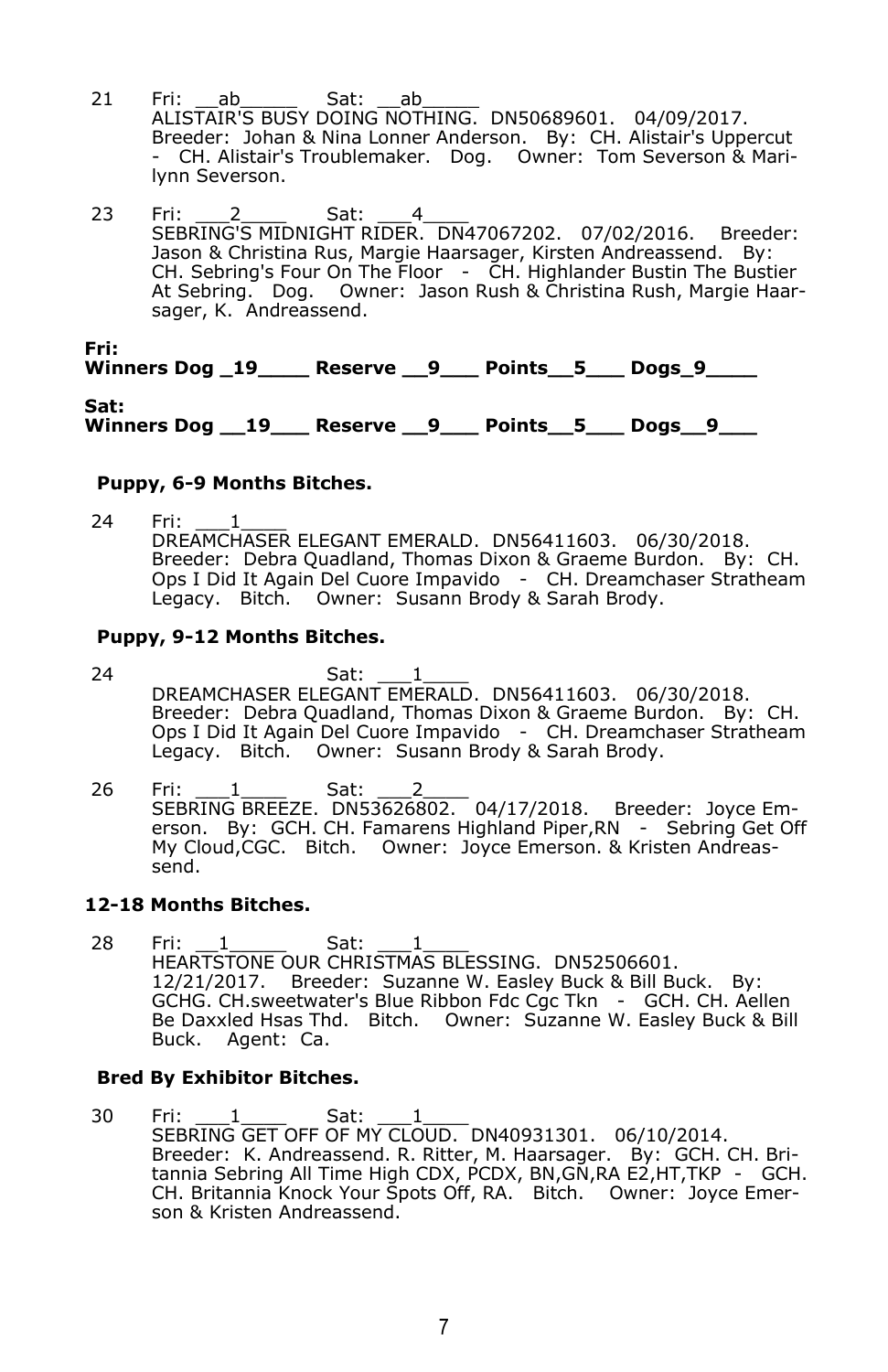#### **Open Bitches.**

- 32 Fri: 1\_\_\_\_\_\_ Sat: 1\_\_\_\_ STARLIGHT AUROA NIGHT. DN4911104. 01/13/2017. Breeder: Patricia Rusko. By: Alistair's Uppercut - Larkangen's American Trendy Girl GHSC. Bitch. Owner: Pamela Remark & Patricia Rusko.
- 34 Fri: \_\_\_3\_\_\_\_\_\_\_ Sat: \_\_\_ab\_\_\_\_\_\_\_ RUNNING MTN CHOKLIT BUNNY ABBIT RN. DN43455201. 04/11/2015. Breeder: Tish Pollock. By: Moonfellow Elixir O'Dreams - Running Mtn I Feel The Earth Move. Bitch. Owner: Tammy Begler & Tish Pollock.
- 40 Fri: 2 Sat: SPRINGHILL"S RAINROPS ON ROSES AT WILLOWISP,HSAs. DN45069401. 12/30/2015. Breeder: Patricia Palozzola & Kathleen M. Pavlich. By: CH. Willowisp Ramsay PT - CH. Chantilly's Beautiful Mind at Springhill HSAs. Bitch. Owner: Kitty Hale.

#### **Fri:** Winners Bitch 32 Reserve 30 Points 4 Bitches 7

#### **Sat: Winners Bitch\_24\_\_\_\_ Reserve\_\_28\_\_\_Points\_\_3\_\_\_ Bitches\_\_6\_**

#### **Veteran, Dog 7 Years & Under 10 Years**

35 Fri: \_\_\_\_\_\_\_ Sat: \_\_\_\_\_\_\_ GCHG. CH. DREAMCHASER FOLLOW YOUR DREAMS. DN27604502. 10/14/2009. Breeder: Debra Quadland, Thomas Dixon & Graeme B. Burdon. By: CH. Stratheran's Hart And Soul - CH. Strathern's Dream Chaser. Dog. Owner: Carol Desmond & Jim Desmond, D. Quadland T T. Dixon. Agent: Valerie Nunes.

#### **Veteran, Bitches 7 Years & Under 10 Years**

- 36 Fri: \_\_\_\_\_\_\_ Sat: \_\_\_\_\_\_\_ GCH. CH. AELLEN BE DAZZLED, HSAS, CGC,THD,RATN. DN28141802. 06/08/2010. Breeder: Dale Parker, Ruth Colavecchio, Carol Colavecchio. By: GCH. CH. Pentangle Rock'n Ryland P, RN,TDX,HSAS,HXAS,OA,OAJ, - CH. Aellen Ryderwood Moon Struck, HSAS. Bitch. Owner: Suzanne W. Easley Buck & Bill Buck.
- 38 Fri: \_\_\_\_\_\_\_ Sat: \_\_\_\_\_\_\_ GCHS. CH. LARKANGEN'S AMERICAN TRENDY GIRL, CGC, CA,CGCU,TKN. DN31297401. 04/21/2011. Breeder: Anne-Marie Ohqvist & Jenny Ohqvist. By: Goonies Highlander Lad -Larkangen's Trendy Wendy. Bitch. Owner: Patricia L. Rusko.

#### **Best Of Breed.**

39 Fri: \_\_\_\_\_\_\_ Sat: \_\_AB\_\_\_\_\_ CH. BRIDGEPORT PARK AVENUE. DN35491601. 10/21/2012. Breeder: Diane Shannon & Norma DeFoor. By: GCH. CH. Merryvale Seasoned Hunter - PettiCash Arcadia Choco Latte. Dog. Owner: Tom Severson & Marilynn Severson.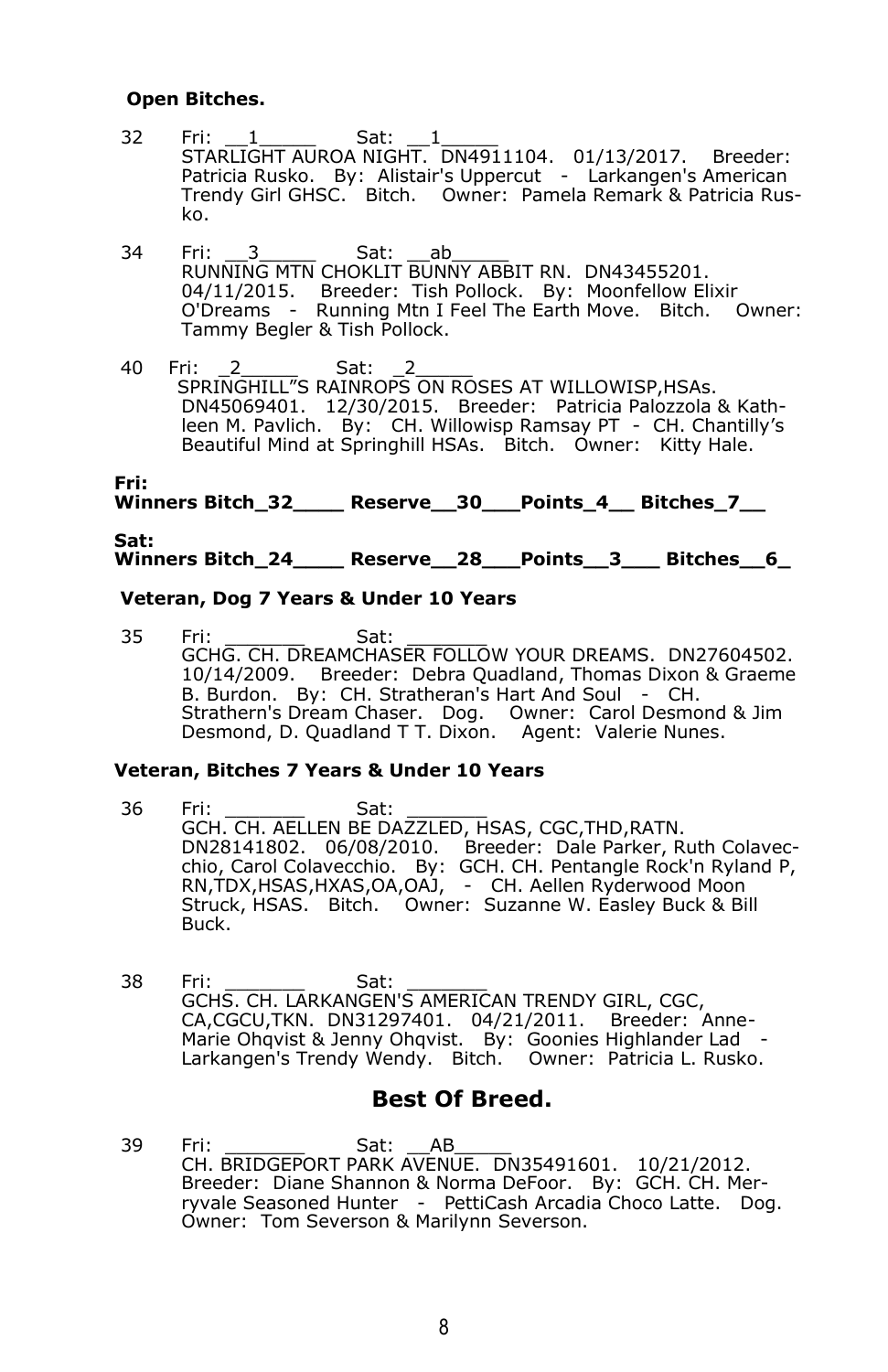- 41 Fri: \_\_\_\_\_\_\_\_\_ Sat: \_\_\_\_\_\_\_\_ CH. VALLE DE BERAKA GRAND GUIOR. DN4911001. 08/04/2016. Breeder: Maria Jose Carrillo. By: GCHG. CH. Dreamchaser Follow Your Dreams - Jco O Sole Mio Del Cuoere Impavido. Dog. Owner: Carol Desmond & Jim Desmond & Maria Jose Carrillo. Agent: Valerie Nunes.
- 43 Fri: \_\_\_\_\_\_\_ Sat: \_\_\_\_\_\_\_ GCH. CH. HEARTSONE "OVER THERE, OVER THERE". DN42848203. 05/16/2015. Breeder: Bill Buck & Suzanne Easley Buck. By: GCH. CH. Farmarens Highland Piper Rn - GCH. CH. Aellen Be Dazzled Hsas Cgc. Dog. Owner: Bill Buck & Suzanne W. Easley Buck.
- 45 Fri: \_\_\_\_\_\_\_ Sat: \_\_\_\_\_\_\_ CH. AELLEN I DID IT MY WAY. DN37036405. 05/11/1201. Breeder: Ruth Colavecchio & Jean Gauchat-Harris. By: Sengalas Frankly Classical RN,JH,NAJ - GCH. CH. Aellen Jive Takn. Dog. Owner: Camela G. Lacayo & Ruth Colavecchio. Agent: Martin Cabral.
- 47 Fri: \_\_\_\_\_\_\_ Sat: \_\_\_\_\_\_\_ GCH. CH. NOW AND THEN WATERMARK CRUISIN AT KELKARY. DN50995801. 01/22/2017. Breeder: Sylke Werner & Helga Werner. By: Now And Then Remember Me - Now And Then Upgrade The Starlet By Macy's. Dog. Owner: Janet P. Osterbauer.
- 49 Fri: \_\_\_\_\_\_\_ Sat: \_\_\_\_\_\_\_ CH. HEARTSONE I'LL BE SEEING YOU. DN42848205. 05/16/2015. Breeder: Suzanne & Bill Buck. By: GCH. CH. Farmarens Highland Piper - CH. Aellen Be Dazzled. Dog. Owner: Jeannette Zavacky & Patrick Cahill. Agent: Lauren Hay-Lavitt.
- 51 Sat: \_AB\_\_\_\_\_\_\_ CH. SEBRING TOO GOOD TO BE TRUE. DN42176401. 01/13/2015. Breeder: Mary & Chris Parker & K. Andreassand. By: CH. Sebring's Four On The Floor - CH. Britannia Sebring Nip Nip Hooray. Dog. Owner: Lonnie Carpenter & K. Andreassand.
- 52 Fri: \_\_\_\_\_\_\_ Sat: \_\_\_\_\_\_\_ CH. STARLIGHT DREAM MISSION CGC. DN49119101. 01/13/2017. Breeder: Patricia Rusko. By: CH. Alistar's Uppercut - GCHS. CH. Larkangen's American Trendy Girl CGC,CA,CGCU,TKN. Bitch. Owner: Patricia Rusko.
- 54 Fri: \_\_\_\_\_\_\_ Sat: \_\_\_\_\_\_\_ CH. BRITANNIA SEBRING NIP NIP HOORAY. DN28075002. 06/03/2010. Breeder: Kristen Andreassend & Margie Haarsager. By: CH. Firmarens Highland Piper RN - CH. Britannia Nip N The Air RN. Bitch. Owner: Mary Parker & Chris Parker.

**Fri:**

**Best Of Breed \_\_43\_\_ Best Of Winners \_9\_Best Opposite\_\_38\_\_\_**

**Select Dog\_\_47\_\_Select Bitch\_\_54\_\_Award\_\_49\_\_**

**Best Veteran\_\_38\_Best Puppy\_\_\_26\_\_\_\_**

**Sat.:**

**Best Of Breed \_\_38\_\_ Best Of Winners \_19\_\_Best Opposite\_\_47\_\_\_**

**Select Dog\_\_41\_\_Select Bitch\_\_54\_\_\_**

**Best Veteran\_\_\_38\_\_\_Best Puppy\_\_24\_\_**